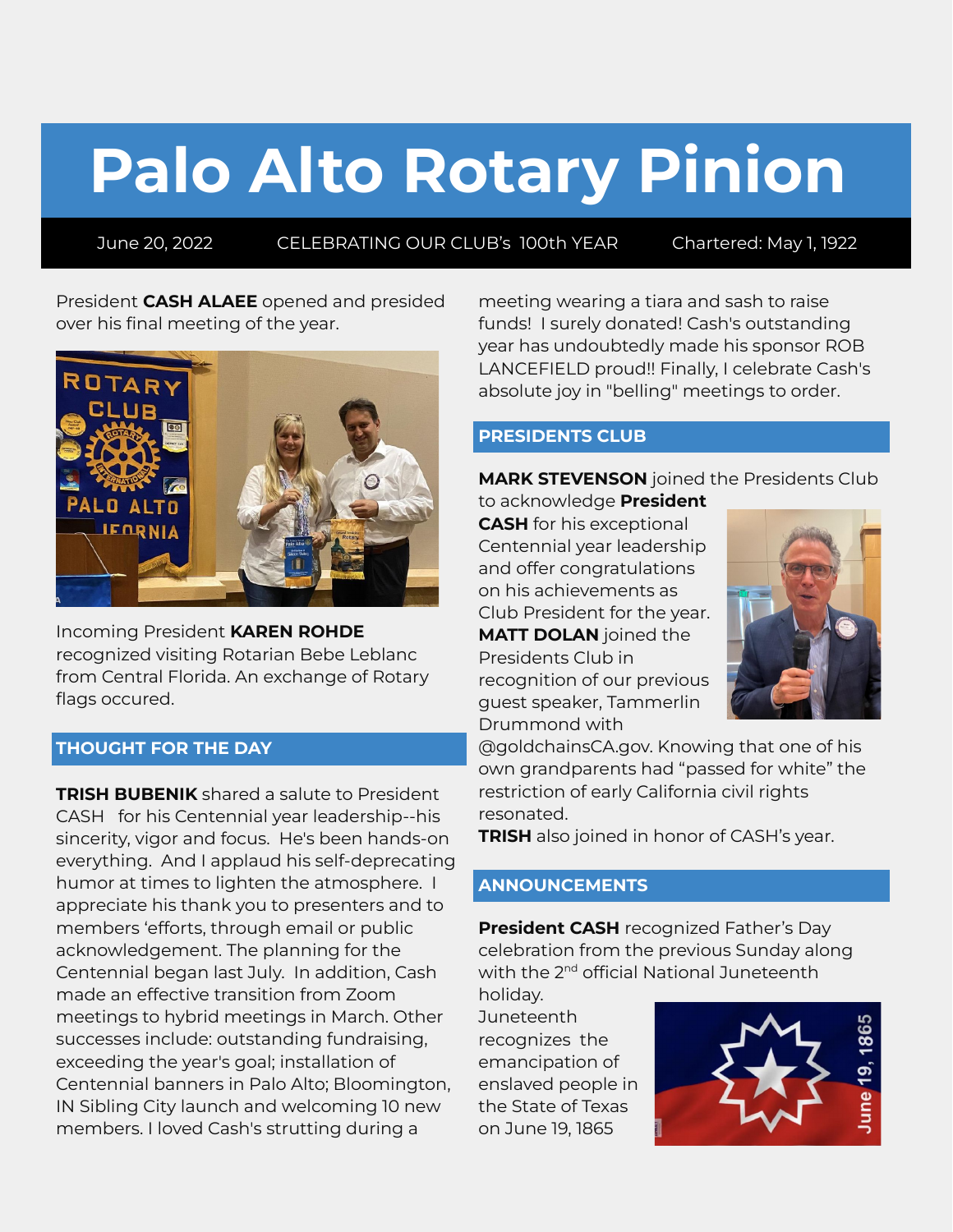two years after the Emancipation Proclamation. The official Juneteenth flag centers on a star as the symbolic representation of freedom, the surrounding starburst represents a new beginning with the blue above the arc being the horizon and the red section below symbolizing bloodshed of the formerly enslaved. The combined red white and blue conveys that all enslaved people and their descendants within the United States are Americans

## **ENDOWMENT FUND GIFT TO CHARITIES**

Endowment Chair **BETSY BECHTEL** and Treasurer **MIKE MCMAHON** presented a **\$56,000** contribution to President CASH for the Rotary Charities Fund, and congratulated our club's financial advisers for maintaining



our club's Endowment Fund financial performance during uncertain times.

#### **DEBUNKING!**

**Past President BEN THRELKELD** invited members to be sure to attend **President CASH's** Debunking dinner**,** and to welcome **President KAREN ROHDE,** a the annual celebration taking place at Michael's at Shoreline Restaurant on **Monday, June 27** between 5:30 and 7:30 PM. Tickets for this gala event are \$75/person. Details and tickets are available now on the club website.

#### **2022-23 DUES/LUNCH UPDATES**

Incoming **President KAREN ROHDE** focused on connecting the "Zoomers and Roomers" so we are all "Bloomers", outlined the

Board-approved changes to club dues and lunch meeting prices. Club dues will increase (by \$60) to \$425 on July 1, 2022, while the price of lunch will be reduced to \$25 and beverage only will be reduced to \$5. Dues increase will



contribute to covering the cost of our meetings, to be shared equally among all club members. Dues renewal letters will be mailed soon.

## **PROGRAM**

Our guest speaker today, **Daniel Treisman** ,

Ph.d., currently Professor of Political Science at UCLA with degrees earned from Harvard, Oxford and a former Hoover Institute Fellow. He is a well



credentialed educator, prolific author, lecturer and consultant on both national and international levels. He reviewed the topics from his most recent book Spin Dictators: The Changing Face of Tyranny in the 21<sup>st</sup> Century. In his book Prof. Treisman addresses the adaptation of dictatorial rule away from